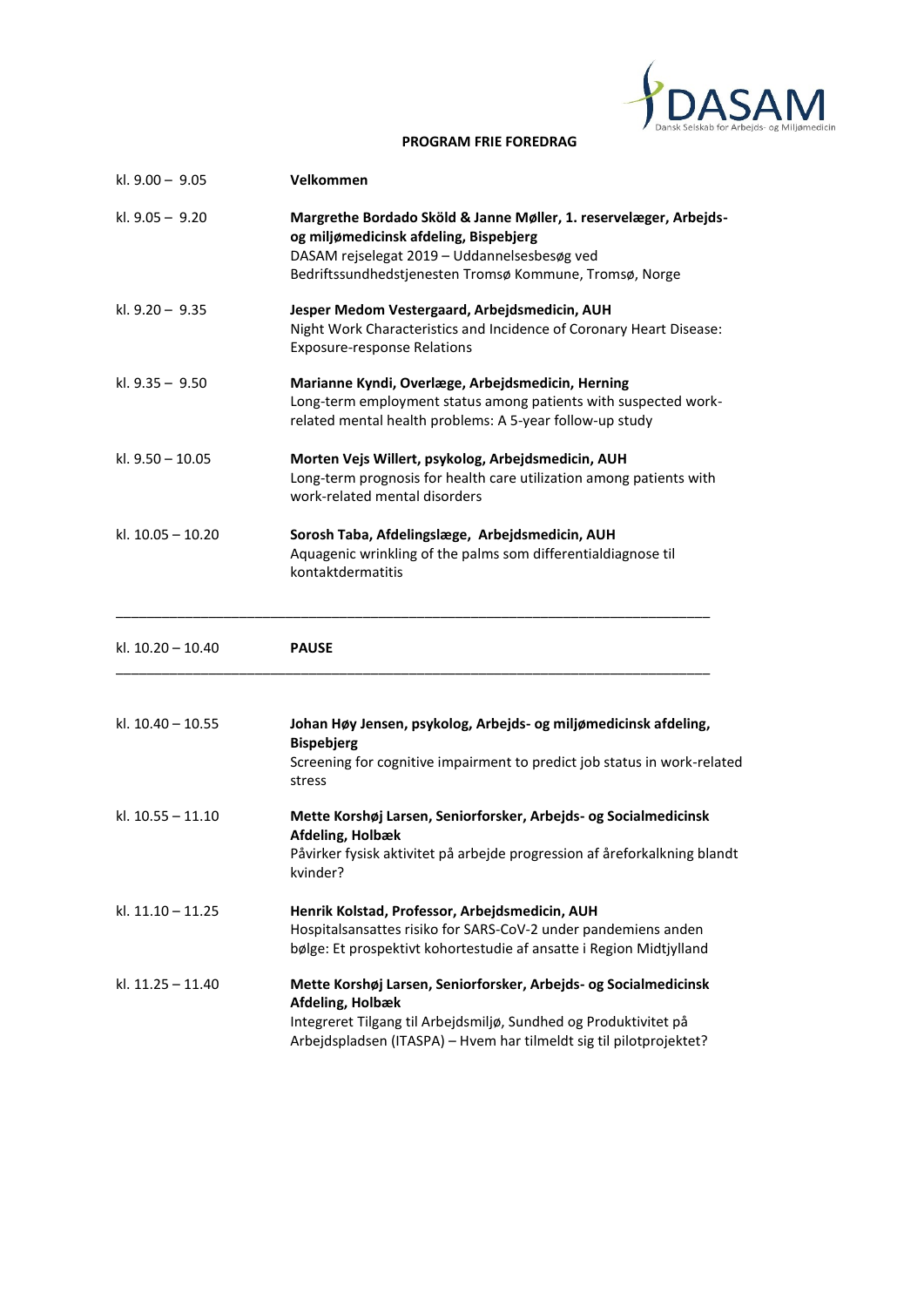## DASAM rejselegat 2019 –

## Uddannelsesbesøg ved Bedriftssundhedstjenesten Tromsø Kommune, Tromsø, Norge

#### Baggrund

Bedriftssundhedstjenesten blev besluttet nedlagt i 2001 i Danmark, og blev i de efterfølgende år gradvist udfaset. Siden er arbejdsmedicinens virke primært udgået fra de arbejdsmedicinske klinikker og forskningsenheder. Sommer 2017 nedsatte beskæftigelsesministeren et ekspertudvalg til at retænke arbejdsmiljøindsatsen i Danmark, hvis endelige rapport blev publiceret i efteråret 2018. Rapporten består af 18 overordnede anbefalinger med henblik på en omlægning af den aktuelle arbejdsmiljøindsats.

I samme periode blev der i Norge nedsat et ekspertudvalg og udfærdiget en rapport, hvor den norske bedriftssundhedstjeneste (bedriftshelsetjenesten, BHT) blev evalueret. Deres anbefalinger blev udgivet maj 2018.

I både den danske og norske rapport fremhæves styrker og fordele ved virksomhedsnær og tidlig indsats, og i Norge anbefales det, at bedriftssundhedstjenestens kvalitet og virke skal løftes og udvides yderligere i forhold til i dag. I den norske rapport fremhæves de arbejdsmedicinske lægers viden og arbejde som en essentiel del bedriftssundhedstjenestens tværfaglige teams og multisektorielle indsatser.

#### Studieophold

Med henblik på at få større indblik i hvordan bedriftssundhedstjenesten fungerer i Norge og sætte dette i perspektiv til den danske kontekst, med fokus på arbejdsmedicinernes rolle, modtog vi DASAMs rejselegat à 10 000 DKK i 2019 til et uddannelsesbesøg ved bedriftssundhedstjenesten Tromsø Kommune i Norge.

Besøget fandt sted april 2019, og vi vil hermed rapportere om de erfaringer vi fik i forbindelse med vores besøg og diskutere dette i forhold til det arbejdsmedicinske virke i Danmark.

> Janne Julie Møller og Margrethe Bordado Sköld, Hoveduddannelseslæger i Region Øst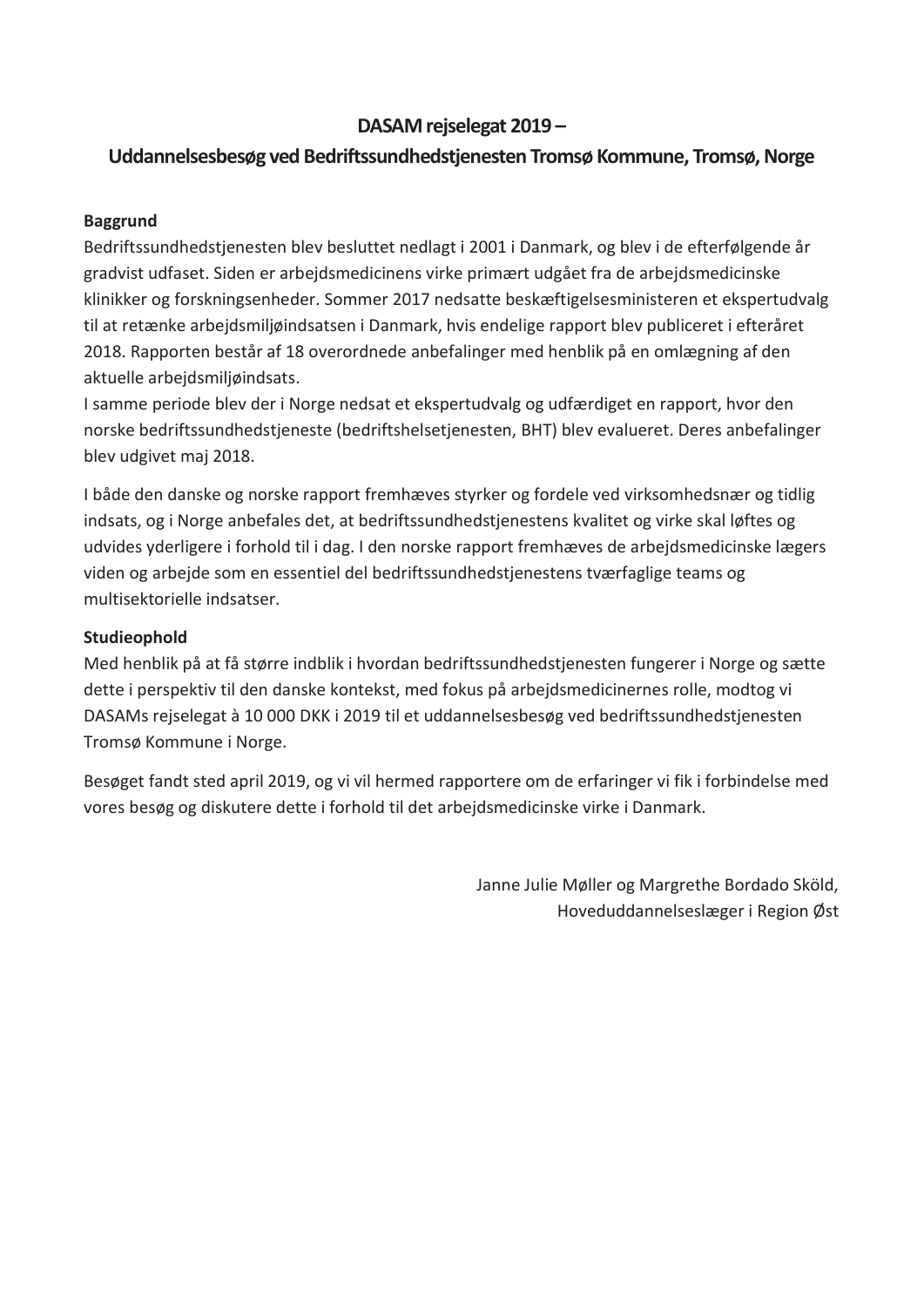# Night Work Characteristics and Incidence of Coronary Heart Disease: Exposureresponse Relations

Jesper Medom Vestergaard<sup>1</sup>, Annett Dalbøge<sup>1</sup>, Jens Peter Ellekilde Bonde<sup>2</sup>, Anne Helene Garde<sup>3</sup>, Johnni Hansen<sup>4</sup>, Åse Marie Hansen<sup>5</sup>, Ann Dyreborg Larsen<sup>3</sup>, Mikko Härmä<sup>6</sup>, Henrik Albert Kolstad<sup>1</sup>

<sup>1</sup> Aarhus University Hospital; <sup>2</sup> Bispebjerg and Frederiksberg Hospital; <sup>3</sup> The National Research Centre for the Working Environment; <sup>4</sup>The Danish Cancer Society Research Center; <sup>5</sup>University of Copenhagen; <sup>6</sup>Finnish Institute for Occupational Health; Finland.

Introduction: Increasing years of recent rotating night shift work has been associated with increasing risk of coronary heart disease (CHD) among nurses.

Objective: We examined the association between numbers of monthly night shifts, other quantitative night work characteristics and CHD among nurses, physicians and other health care workers with the aim to provide evidence based recommendations for night work schedules.

Methods: In a register-based national cohort study with a 2007-2015 follow-up, we followed 100,593 night workers and 158,084 day workers employed at public hospitals in Denmark. We defined a night shift ( $\geq$ 3 hours between 12AM and 5AM) and different quantitative night work characteristics (i.e., number of monthly night shifts, cumulative night shifts, years with rotating night shifts, years with any night shift and consecutive night shifts) from day by day payroll information on work hours from the Danish Working Hour Database. Outcome was first time hospital admission for CHD. At end of follow-up a subgroup of 34,432 participants reported lifestyle factors i.e. tobacco smoking, alcohol consumption, body mass index and prior regular night work.

Results: During follow-up, 1203 night workers and 2219 day workers were diagnosed with CHD. Among night workers, we observed no consistent exposure-response relations for any quantitative night work characteristic. However, men, but not women night workers showed an overall increased incidence rate ratio for CHD of 1.22 (95% confidence interval 1.07-1.39) compared with dayworkers that could not be explained by medical or lifestyle factors.

Conclusion: Our observation of no exposure-response relation between several quantitative night work characteristics and CHD does not provide support for an association between night work and CHD warranting specific night work schedules to prevent CHD.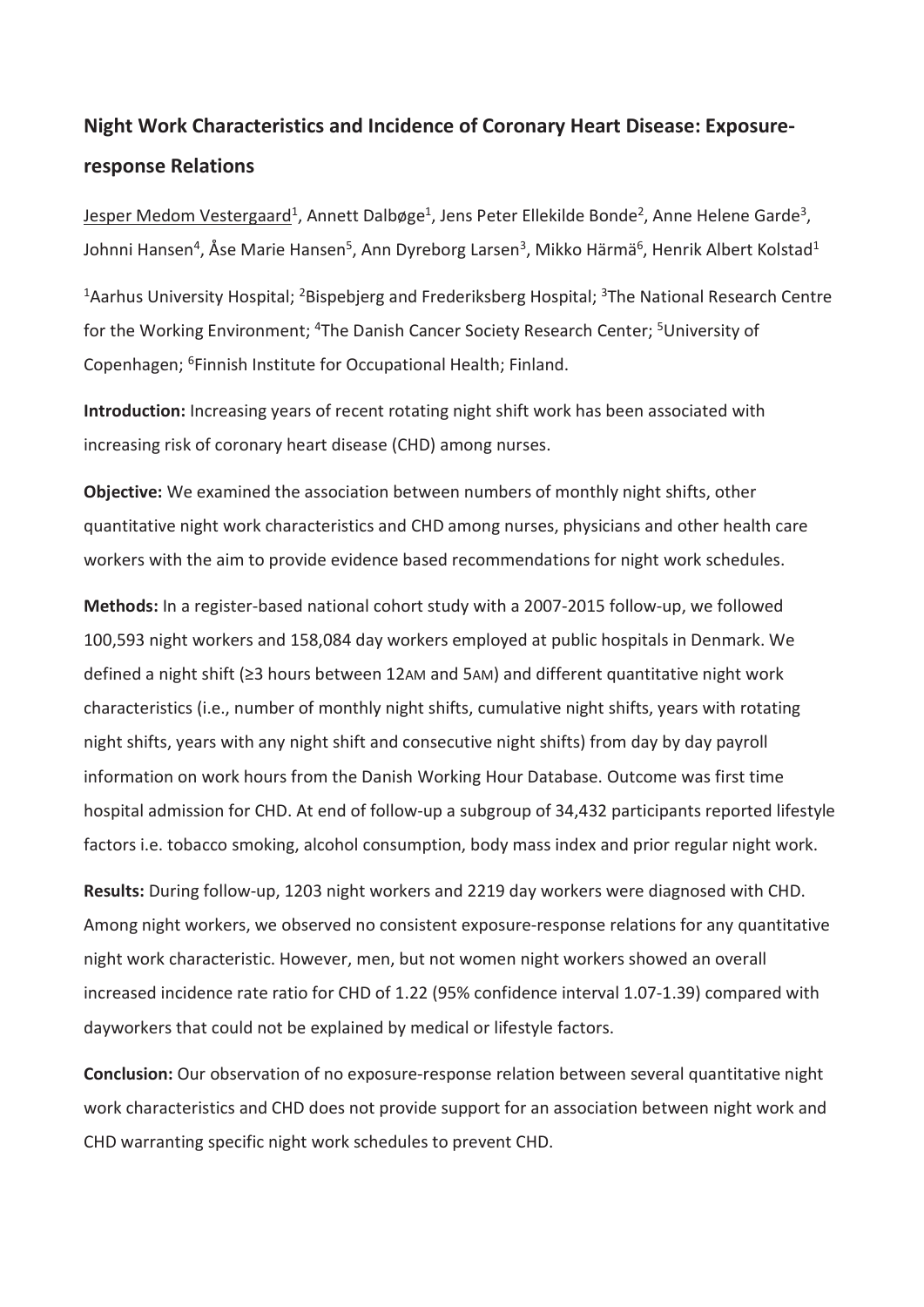# Long-term employment status among patients with suspected work-related mental health problems: A 5-year follow-up study

Kyndi M,<sup>1,2,3</sup> Willert MV<sup>3</sup>, Vestergaard JM<sup>1, 3</sup>, Andersen JH<sup>1</sup>, Christiansen DH<sup>1</sup>, Dalager VL<sup>1, 4</sup> <sup>1</sup>Department of Occupational Medicine, Danish Ramazzini Centre, University Research Clinic, Herning, Denmark, <sup>2</sup>Department of Occupational and Environmental Medicine, Danish Ramazzini Centre, Aalborg University Hospital, Aalborg, Denmark; <sup>3</sup>Department of Occupational Medicine, Danish Ramazzini Centre, Aarhus University Hospital, Aarhus, Denmark; <sup>4</sup>Department of Psychology and Behavioural Sciences, Aarhus University, Aarhus, Denmark.

Objective: Little is known about the long-term prognosis for employees with suspected workrelated mental health problems. Are they employed 5 years after consulting a department of occupational medicine in Denmark, or do they have no or low labor-market attachment? The aim of the study was to examine long-term employment status among patients referred to Danish departments of occupational medicine in the period 2000-2013 due to suspected work-related mental health problems.

Methods: The study includes data from the Danish Occupational Medicine Cohort. Included were approximately 17,900 patients aged 18-65 years. All patients were referred to a department of occupational medicine in Denmark from 2000-2013 due to suspected work-related mental health problems. Register data was extracted 5 years prior to study inclusion and until 5 years after study inclusion. Included was information on 13 potential risk factors for negative labor market attachment. The primary outcome of this study was positive work status, defined as being at work or at education, maternity or parental leave.

Results: Preliminary results showed that approximately 85% of all patients from 2-5 years prior to study inclusion had positive work status. The proportion declined to 30% at the year of study inclusion and increased to approximately 50% of the patients 1 year after inclusion after which practically no further increase was seen. Within the subgroups of patients diagnosed with depression or PTSD, 40% and 30% had positive work status 5 years after study inclusion.

Conclusion: A reduction in employment status at 5-years of follow-up was seen for the entire group of patients referred to departments of occupational medicine in Denmark due to suspected workrelated mental health problems. The largest reduction was observed among patients diagnosed with PTSD.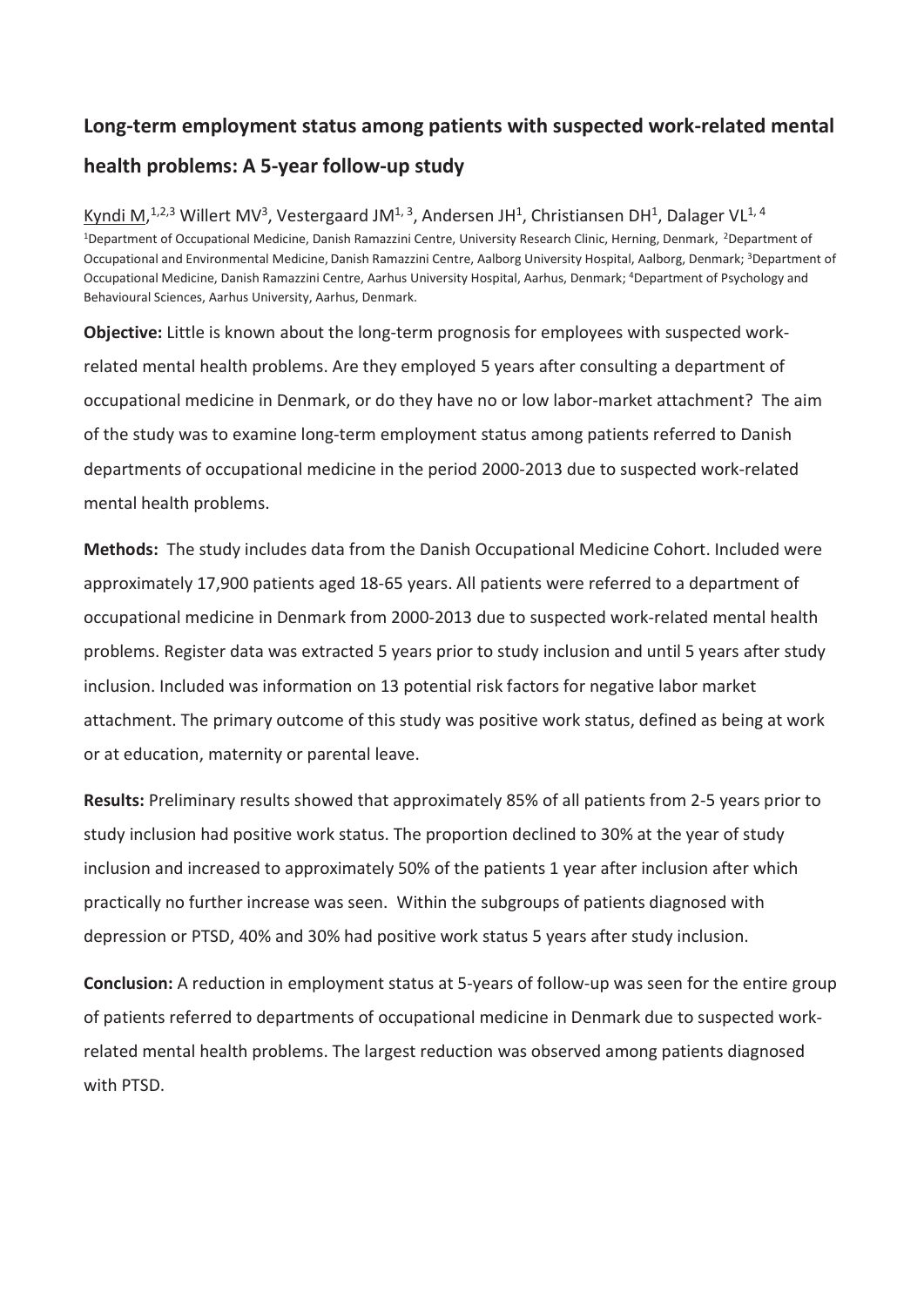# Long-term prognosis for health care utilization among patients with work-related mental disorders

Authors: Morten Vejs Willert, David Høyrup Christiansen, Ligaya Dalgaard, Jesper Medom Vestergaard, Johan Hviid Andersen, Marianne Kyndi

Objective: The long-term prognosis for employees with work-related stress, depression or PTSD is unclear. We aim to investigate if these conditions represent a temporary setback or a decline towards long-term poor health.

Methods: From the Danish Occupational Medicine Cohort we included patients referred 2000-2012 with mental disorders (N=17.900) to Departments of Occupational Medicine across Denmark. From nation-wide registries we obtained data on general health care service utilization (GP contacts) and specialized mental health care (incident private practice psychiatrist/psychologist care and psychiatric hospital care) for five years after/before the index-date of referral. Results are presented as utilization 5 years before referral (index-year -5), the year on either side of referral (index-year -1 and +1) and five years after referral (index-year +5).

Results: General health care utilization increased from 7 median GP contacts in index-year -5 rising sharply to 12 in index-year -1 and 10 in index-year +1, then declining gradually to 8 in index-year +5. Incident private practice psychiatrist/psychologist care was 4.5% among patients in index-year -5 rising to 13.6% in index-year -1, 19.8% in index-year +1, declining to 7.4% in index-year +5. Incident psychiatric hospital care was 1.4% in index-year -5 rising to 5.6% in index-year -1, 8.6% in index-year +1, then declining to 4.7% in index-year +5.

Conclusions: General health care utilization was elevated in the years surrounding referral, then declined to levels comparable to five years prior to referral. From a relatively low incidence, mental health care utilization increased 4-6 fold in the years around referral, then declined to levels 2-3 fold higher than five years before referral. This could indicate that work-related mental disorders represent a temporary setback for most patients, but for some becomes a decline towards longterm poor mental health. Further analyses will seek to identify at-risk groups from demographic, occupational and health-related prognostic factors.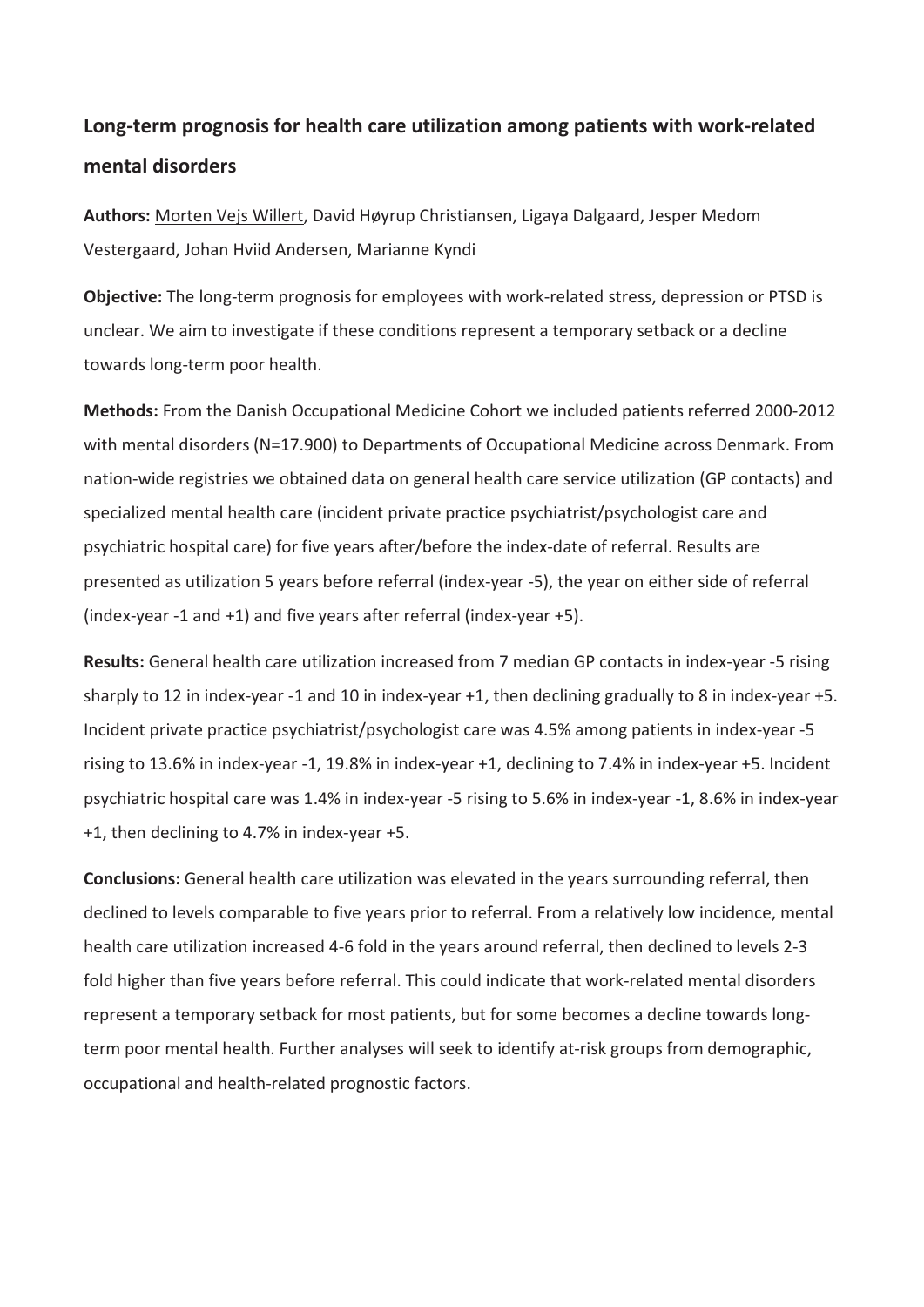#### Aquagenic wrinkeling of the palms som differentialdiagnose til kontaktdermatitis

#### Sorosh Taba, afdelingslæge, ph.d., Arbejdsmedicin AUH

Af differentialdiagnoser til udslæt på hænder kan bl.a. nævnes allergisk- og irritativt kontaktdermatitis, kontakturticaria, endogene eksemer (atopisk-, vesikuløst-, hyperkeratotisk håndeksem), psoriasis og hudinfektioner. Morfologien af eksem omfatter rødme, ødem, papler, vesikler og hyperkeratose. Kronisk eksem giver tør, skællende, fissureret og licheniseret hud. Eksem er næsten altid ledsaget af kløe.

En 18-årige kvindelig social- og sundhedshjælperelev blev henvist fra egen læge til vurdering af "tydelige tegn på håndeksem" i relation til arbejdet. Symptomdebut var ca. 1 uge efter start på praktikophold på et plejecenter. Praktikken varede 3 mdr. og var patients første. Hun har haft for faget vanlige opgaver med pleje og omsorg for borgerne. Ingen opgaver ifm. rengøring og madlavning. Pt havde ca. 10 vaske og ca. 30 afspritninger af hænderne, samt op til 1 times handskebrug dagligt. Tidligere hudrask, har græspollenallergi.

Hudforandringerne på hænderne kom efter ca. 5 minutters eksponering for vand og var lokaliseret til volarsiden af fingrene og i palma. Hudforandringerne forsvandt igen efter ca. 15-20 minutter. Hudforandringerne kom også efter ca. 10 minutters handskebrug. Det kløede ikke, men gjorde ondt at få vand på når forandringerne var der. Hånden hævede op til "dobbelt størrelse". Efterfølgende kom hudforandringerne også derhjemme når patienten gik i bad eller vaskede op.

Initielt gik mistanken på Aquagen Urticaria, men anamnesen med den hurtige debut og efterfølgende hurtige remission er atypisk for Aquagen Urticaria - og for kontaktdermatitis. Patientens billeder af hudforandringerne viste hvidlig hud med overdreven rynkedannelse og opløsning af huden i håndfladerne ("vaskekonehænder").

Efterfølgende konferering med arbejdsdermatologisk overlæge pegede også i en helt anden retning, nemlig aquagenic wrinkeling of the palms (AWP). AWP er associeret med at være bærer af cystisk fibrose genet. Da tilstanden blev udløst på patientens arbejde, besluttede vi på vores fælles arbejdsdermatologiske konference at anmelde lidelsen til Arbejdsmarkedets Erhvervssikring. På årsmødet vil der blive lavet en kort gennemgang af sygehistorien og af AWP – naturligvis krydret med billeder.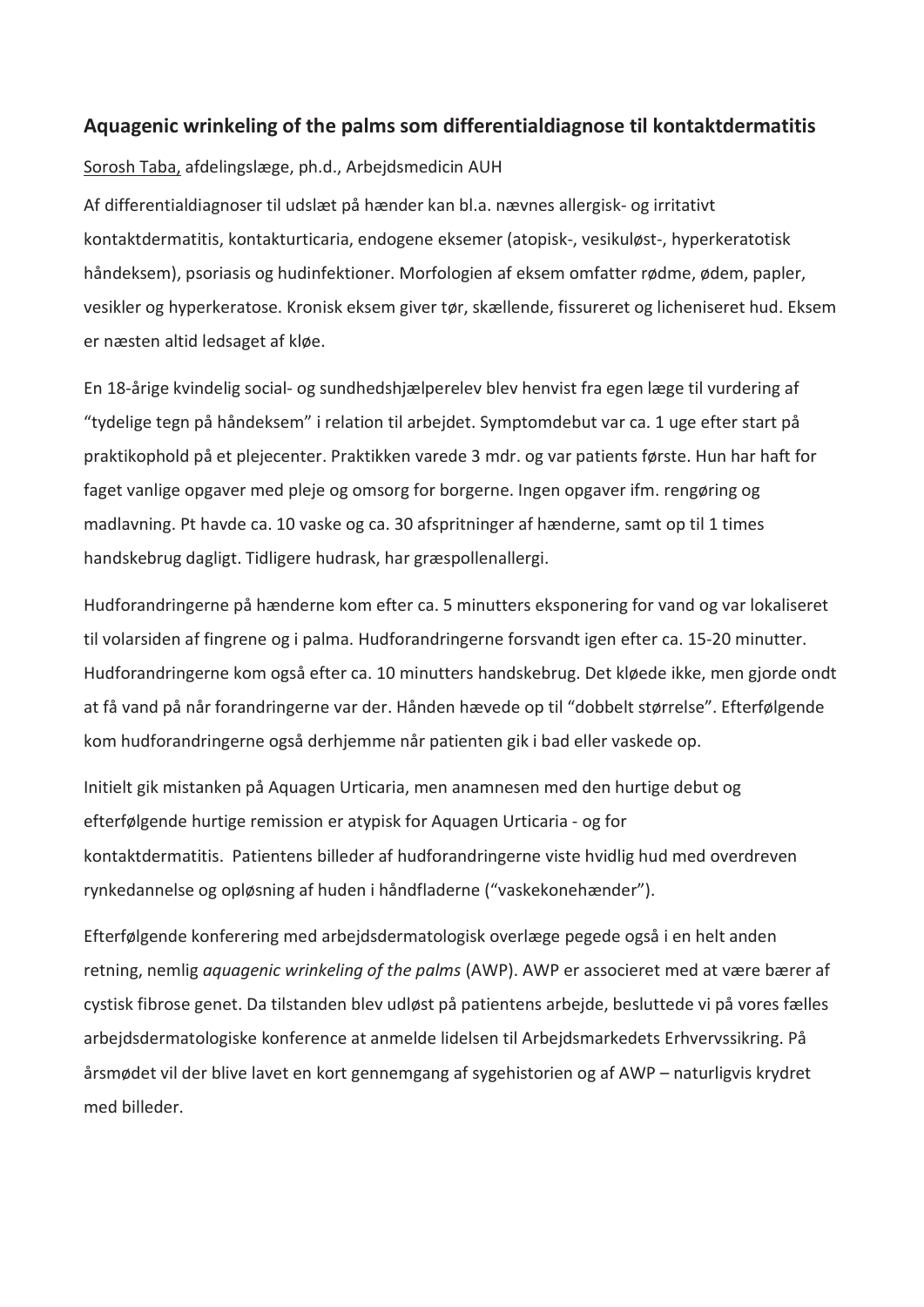#### Screening for cognitive impairment to predict job status in work-related stress

Johan Høy Jensen<sup>1,2</sup>, Kamilla Woznica Miskowiak<sup>3,4</sup>, Scot E Purdon<sup>5,6</sup>, Esben Meulengracht Flachs<sup>1</sup>, Maja Søndergård Worm<sup>1</sup>, Jane Frølund Thomsen<sup>1</sup>, Nanna Hurwitz Eller<sup>1,2</sup> <sup>1</sup>Dept Occupational and Environmental Medicine, Bispebjerg Hospital, Denmark. <sup>2</sup>Copenhagen Stress Research Centre, Denmark. <sup>3</sup>Psychiatric Centre Copenhagen, Rigshospitalet, Denmark. <sup>4</sup>Dept Psychology, University of Copenhagen, Denmark. <sup>5</sup>Dept Psychiatry, University of Alberta, Canada. <sup>6</sup>Dept Neuropsychology, Alberta Hospital, Edmonton, AB, Canada.

Background: Many patients with long-term work-related stress complain that cognitive limitations impede their occupational functioning. Subjective cognitive complaints may not accurately reflect objective cognitive performance. We evaluated objective and subjective tools for screening of neurocognitive impairment and examined cognitive functioning as a determinant for subsequent work status. Methods: 82 patients with work-related stress were assessed for demographics, objective and subjective cognitive status, and psychosocial functioning. Objective measures were the Screen for Cognitive impairment in Psychiatry, Danish version, (SCIP-D) comprising five cognitive subtests and standardized neuropsychological tests that tapped into the same cognitive domains. Subjective cognitive impairment was assessed with the Cognitive Failure Questionnaire. Work status was evaluated by telephone 6 months later. Patients were matched to pre-existing norm data. Results: Strong correlations with all standardized neuropsychological tests indicated the concurrent validity of the SCIP-D (Total Score: r=0.76, p<0.001). There was no correlation between objective and subjective measures of cognitive status (Pearson's  $r < -0.12$ ,  $p > 0.30$ ). Based on logistic ROC analysis, the optimal SCIP-D Total-score cut-off was  $\leq$ 72, which identified 43.2% of the patients with global objective cognitive impairment (AUC=0.84, 95% CI=0.76-0.93, Sens=0.77, Spec=0.73). Each one-SD increase in the objective SCIP-D Total-score scale (mean=74.2, SD=9.7) was associated with a higher odds ratio of 3.04 (adjusted 95% CI=1.004-8.89) for employment at 6-month followup vs sick leave. Subjective cognitive impairment was not related to employment. Conclusion: The SCIP-D was a valid objective cognitive screener that seems to predict employment 6 months later in work-related stress. The SCIP-D offers brief assessment of performance-based cognitive skills for potential use in occupational clinics and further research.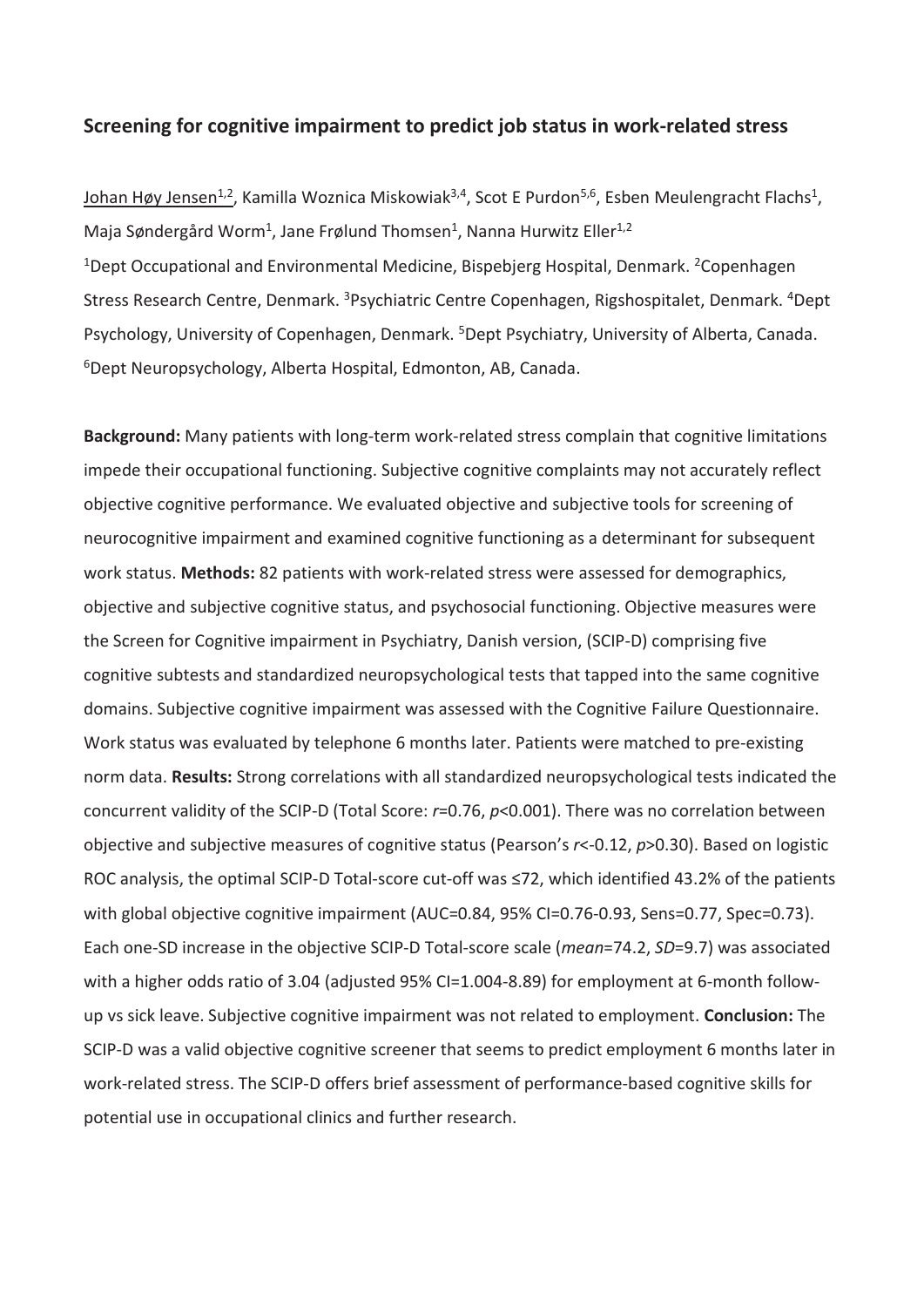#### Påvirker fysisk aktivitet på arbejde progression af åreforkalkning blandt kvinder?

Mette Korshøj<sup>1</sup>, Karen Allesøe<sup>1</sup>, Ole Steen Mortensen<sup>1,2</sup>, Jussi Kauhanen<sup>3</sup>, Niklas Krause<sup>4,5</sup> <sup>1</sup>Arbejds- og Socialmedicinsk afdeling, Holbæk Sygehus

<sup>2</sup>Afdeling for Socialmedicin, Institut for folkesundhedsvidenskab, Københavns Universitet

<sup>3</sup> Institute of Public Health and Clinical Nutrition, School of Medicine, Faculty of Health Sciences, University of Eastern Finland, Kuopio, Finland

<sup>4</sup>Department of Epidemiology, University of California Los Angeles (UCLA), Los Angeles, California

<sup>5</sup> Department of Environmental Health Sciences, University of California Los Angeles (UCLA), Los Angeles, California

Baggrunden er at arbejdstagere med meget fysisk aktivitet i arbejde har en øget risiko for hjertekarsygdom, i forhold til dem med stillesiddende job. Mekanismerne bag denne sammenhæng er primært undersøgt blandt mænd og dermed er viden om denne sammenhæng blandt kvinder sparsom. På arbejdet kan høj fysisk aktivitet forekomme i op til 8 timer/dag i op til 5 dage/uge og dermed kan der opstå lange perioder med øget blodtryk og puls der stresser karvæggen og giver anledning til progression af Âreforkalkning. **FormÂlet** med studiet var at unders¯ge om der er sammenhæng mellem fysisk aktivitet på arbejde og progression af åreforkalkning blandt kvinder i den finske Kuopio kohorte, henover en 8-årig periode. Metoden vi anvendte til at undersøge denne sammenhæng var en linær mixed model, justeret for alder, glukose, fibronogen, HDL, LDL, BMI, systolisk blodtryk, anti-hypertensiv og kolesterol sænkende medicin, alkohol, rygning, fysisk

aktivitet i fritid, psykosocialt arbejdsmiljø og personlig indkomst. Fysisk aktivitet på arbejde blev indsamlet via spørgeskema og inddelt i let siddende arbejde, andet siddende arbejde, let stående arbejde, moderat fysisk arbejde og hÂrdt/meget hÂrdt fysisk arbejde. Progression af åreforkalkning blev målt som ændring i mm intima media tykkelse (IMT) ved hjælp af ultralydsscanninger af carotiderne. **Resultaterne** viser progression af IMT blandt de der angiver at have et let stående arbejde og moderat fysisk arbejde. Omvendt reducerede de med andet siddende arbejde og hÂrdt



fysisk arbejde deres IMT. **Konklusionen** er at særligt stående arbejde ser ud til at kunne bidrage til en øget progression af åreforkalkning, blandt kvinder. Healthy worker selection bias kan eventuelt forklare hvorfor hÂrdt fysisk arbejde i dette studie ikke leder til en progression af Âreforkalkning.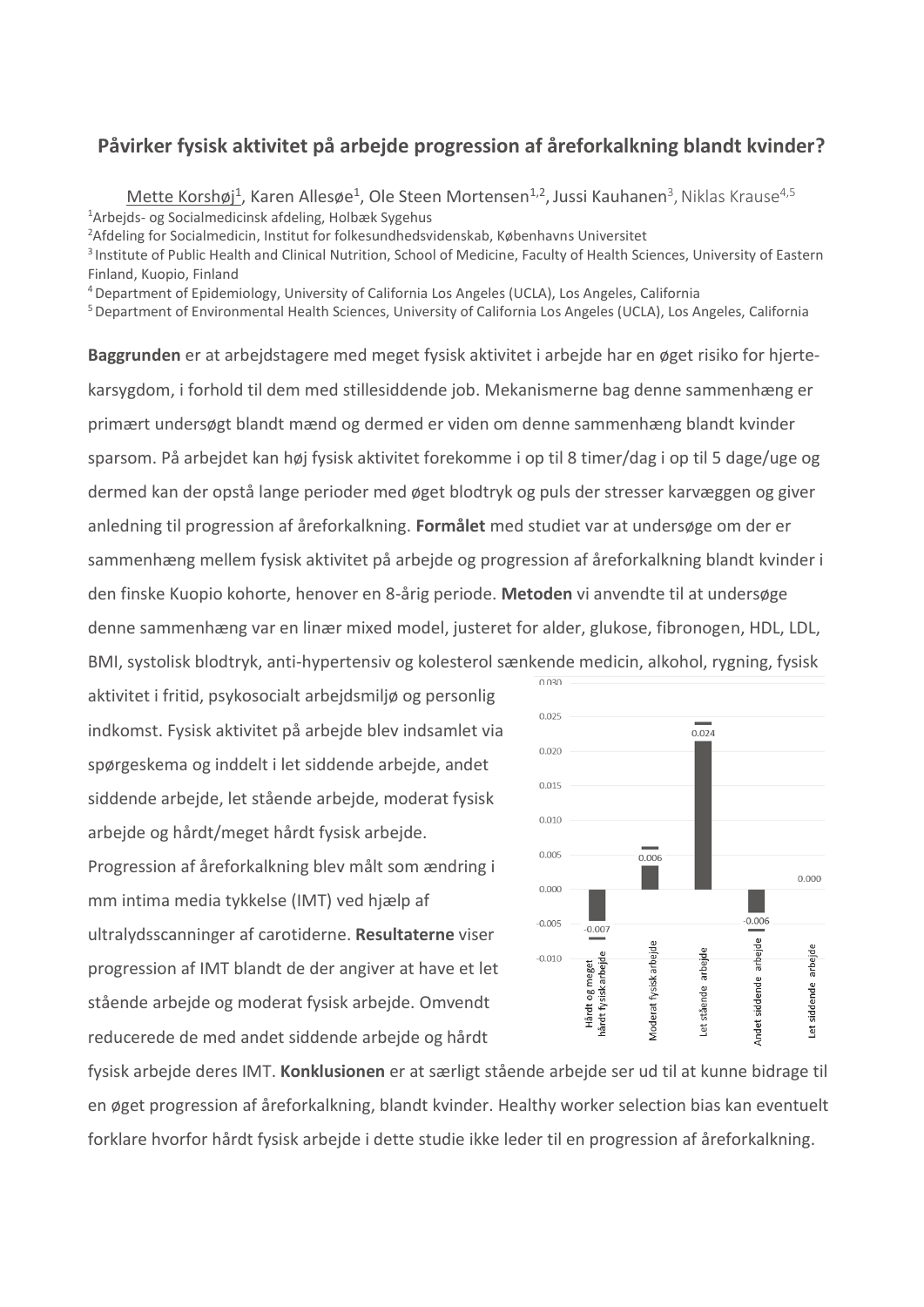### Hospitalsansattes risiko for SARS-CoV-2 under pandemiens anden bølge: Et

#### prospektivt kohortestudie af ansatte i Region Midtjylland

Anne Mette Würtz, Martin B. Kinnerup, Vivi Schlünssen, Henrik A Kolstad og COBRA Study Group Institut for Folkesundhed, Dansk Ramazzini Center, Aarhus Universitet, Arbejdsmedicin, Aarhus Universitets Hospital, Dansk Ramazzini Center, Institut for Klinisk Medicin, Aarhus Universitet

Baggrund og formål: Hospitalsansatte havde forøget risiko for COVID-19 under pandemiens første bølge. Vi undersøgte risikoen for en positiv PCR-test for SARS-CoV-2 ved kontakt med patienter, kollegaer og personer udenfor arbejdet diagnosticeret med COVID-19 under pandemiens anden bølge.

Materiale og metode: Vi inviterede 26.089 ansatte i Region Midtjylland og 5.830 ansatte deltog med 448.748 daglige indrapporteringer af kontakt med patienter, kollegaer og personer udenfor arbejdet diagnosticeret med COVID-19 fra 17. november 2020 til 30. april 2021. I follow-up perioden blev der hos deltagerne registreret 156 første gangs positive PCR tests hos det samme antal deltagere og 35.505 negative PCR-tests hos 5674 deltagere. I Poisson modeller gensidigt kontrolleret for de to andre kontaktformer samt for køn, alder og kalendertid beregnede vi incidensrate ratioer for en positiv PCR-test. Vi fokuserede på eksponering i de forudgående 3-7 dage for at tage højde for forventet inkubationstid for COVID-19 (gennemsnitligt 5 dage). Vi censurerede deltagere 7 dage efter anden vaccine dosis.

Resultater: Risikoen for at blive smittet med SARS-CoV-2 var 0,3·10<sup>-3</sup> per dag i den samlede studiepopulation. Efter kontakt med patienter diagnosticeret med COVID-19 3-7 dage tidligere var den justerede incidensrate ratio 3,8 (95% CI 2,6-5,5) sammenlignet med ingen sÂdan kontakt. Efter kontakt med kollegaer eller personer uden for arbejdet diagnosticeret med COVID-19 var de tilsvarende incidensrate ratioer 2,7 (95% CI 1,4-5,2) og 19,4 (95% CI 13,1-28,7).

Diskussion: Denne undersøgelse viser, at hospitalsansatte havde forøget risiko for smitte ved pleje og behandling af COVID-19 patienter på trods af strenge hygiejniske forholdsregler, erfaringer fra den første bølge og tilstrækkelig adgang til personlige værnemidler. Som noget nyt viste undersøgelsen forøget smitterisiko ved kollegakontakt. Kontakt med COVID-19 patienter i privatsfæren var behæftet med den største smittrisiko. Fremtidige studier bør identificere de brud på smitte barrierer, som kan forklare disse fund, så vi er bedre rustet til nye bølger af SARS-CoV-2 og andre epidemier.